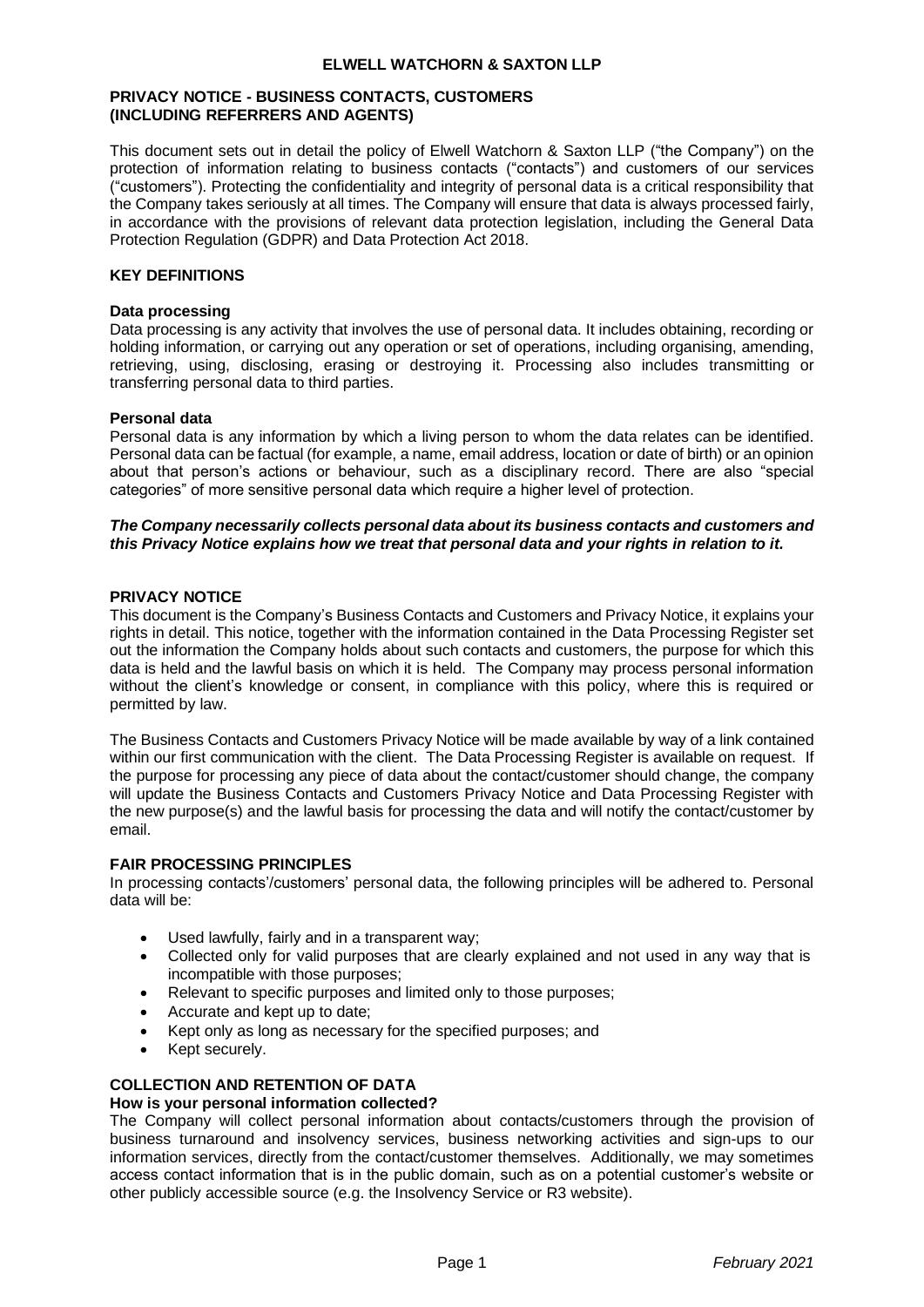## **ELWELL WATCHORN & SAXTON LLP**

We do not purchase lists of information from third parties.

### **What information is collected about you?**

We may collect, store, and use the following categories of personal information about you:

- Personal contact details such as name, job title, business addresses, telephone numbers, and email address;
- Information services you have requested or provide;
- Hospitality we have extended to you.

### **How is information about you used?**

Personal information will only be processed when there is a lawful basis for doing so. Most commonly, the Company will use personal information in the following circumstances:

- to fulfil any contractual obligations, we have to you or your company;
- to ask for your feedback on a product or service we have provided to you;
- to provide you with information about our other relevant products and services.

A list of each category of personal data we hold and the lawful basis we believe the Company to have for processing it may be found in the Data Processing Register*.*

The situations in which we envisage using your personal information are as follows:

- to liaise with you about services we are able to provide
- to liaise with you about services you may be able to provide
- to liaise with you about a feedback request;
- to ask if you are interested in a future product or service;

### **Change of purpose**

Information provided by you or collected from third parties will only be used for the purpose for which we collected it, unless we reasonably consider that we need to use it for another reason and that reason is compatible with the original purpose.

Please note that we may process your personal information without your knowledge or consent, in compliance with the above rules, where this is required or permitted by law.

### **Special categories (sensitive) personal data**

Some categories of personal data are considered by law to be particularly sensitive and are therefore classed as "special categories" of personal data. These relate to a person's racial or ethnic origin, political opinions, religious or similar beliefs, trade union membership, physical or mental health conditions, sexual life, sexual orientation, biometric or genetic data. This type of data is afforded additional protection.

What constitutes special categories of data and how it is processed and protected is explained in greater detail in our Special Category Data Policy and Vulnerable Clients Policy*.*

We do not generally anticipate holding special category data in respect of contacts/customers, unless they have requested particular adjustments to meet a disability requirement. In such circumstances, this information is only processed in accordance with our Special Category Data Policy.

### **How long is information about you kept?**

The Company will only retain contacts'/customers' personal information for as long as necessary to fulfil the purposes it was collected for, including for the purposes of satisfying any legal, regulatory, accounting, or reporting requirements. Details of retention periods for different aspects of personal information are set out in the Data Processing Register and Data Retention and Destruction Policy.

Where we have provided you with a product or service, we will retain a record of the service we provided to you for 5 years. We consider this to be consistent with our contractual obligations.

Where you are a business contact or potential customer of the Company, we will retain your basic contact information until such time as you ask us to erase it, which will occur promptly upon receipt of an erasure request.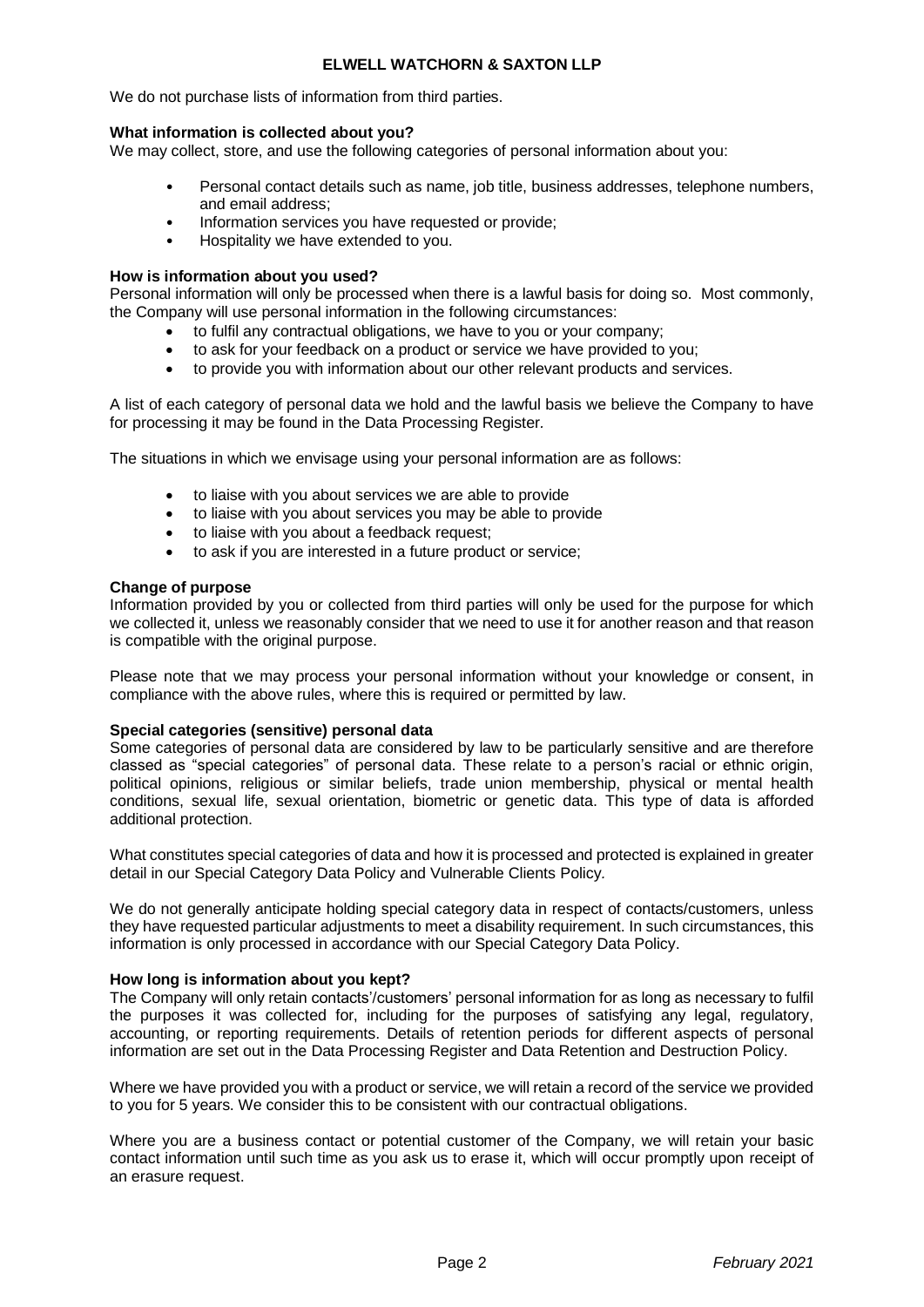### **Consent to data processing**

Where you have signed up to our information services, you have consented to us contacting you for this purpose. All off our mailings contain the ability for you to amend your preferences or unsubscribe from future mailings.

# **DATA SECURITY AND SHARING**

## **Data security**

The Company has put in place appropriate security measures to prevent personal information from being accidentally lost, used or accessed in an unauthorised way, altered or disclosed. Details of these measures are contained in our Confidentiality and Data Security Policy.

### **Data sharing**

The Company requires third parties to respect the security of personal data and to treat it in accordance with the law. Personal data about contacts/customers will only be shared to the extent that it is lawful and necessary. Typically, this will be with any agent engaged to undertake work on our behalf.

Occasionally, we may share your personal information with other third parties, for example in the context of the possible sale or restructuring of the business. We may also need to share your personal information with a regulator or to otherwise comply with the law.

### **Transfer of data outside the EU**

We do not anticipate the transfer of your data outside the EU. The Company holds personal data in its physical files and on its Microsoft Azure servers. You will be notified in the event the Company intends to transfer your data outside of the EU.

# **CONTACTS' AND CUSTOMERS' RIGHTS**

## **Accuracy of data**

The Company will conduct regular reviews of the information held by it to ensure the relevancy of the information it holds. Contacts/customer are invited to inform the Company of any changes to their contact details.

### **Your rights**

Should you wish to request access, erasure, restriction to processing, transfer or otherwise object to our processing or your personal data, please contact us at [leicester@ewsllp.co.uk.](mailto:leicester@ewsllp.co.uk)

## **Accessing the information we hold**

Contacts/customers will not normally have to pay a fee to access personal information (or to exercise any of the other rights). However, the Company may charge a reasonable fee if the request for access is clearly unfounded or excessive. Alternatively, the Company may refuse to comply with the request in such circumstances.

The Company may need to request specific information from the Client to help confirm their identity and ensure the right to access the information (or to exercise any of the other rights). This is another appropriate security measure to ensure that personal information is not disclosed to any person who has no right to receive it.

## **COMPLIANCE WITH DATA PROTECTION**

### **The Company's responsibility for compliance**

Given the size of the Company, it has not been deemed necessary to formally appoint a Data Protection Officer. Oversight of data privacy throughout the Company and its operations rests collectively with our Partners. In insolvency cases, ultimate responsibility rests with the named Licensed Insolvency Practitioner that has been appointed in respect of an insolvent entity's affairs.

Contacts/customers have the right to make a complaint at any time to the Information Commissioner's Office (ICO), the UK supervisory authority for data protection issues.

### **Data security breaches**

The Company has put in place procedures to deal with any data security breach and will notify contacts/customers and any applicable regulator of a suspected breach where legally required to do so. Details of these measures are contained in the Company's Data Breach Policy.

In certain circumstances, the Company will be required to notify regulators of a data security breach within 72 hours of the breach